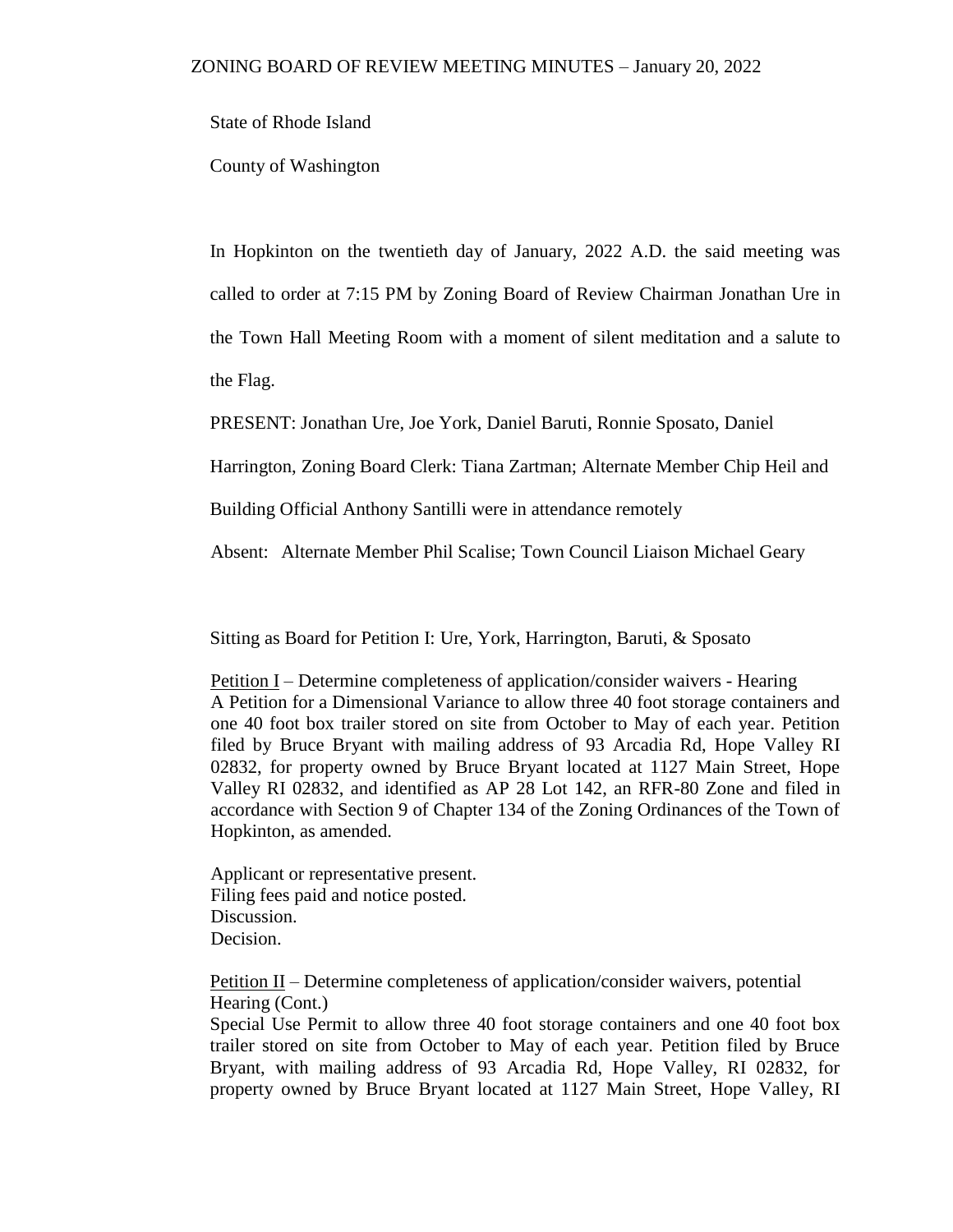02832 identified as AP 28, Lot 142 an RFR-80 Zone and filed in accordance with Sections 8C and 10 of Chapter 134 of the Zoning Ordinances of the Town of Hopkinton, as amended.

Applicant or representative present Filing fees paid and notice posted **Discussion** Decision

Chairman Ure states Petition I and Petition II will be combined and the checklists will be heard together. Chairman Ure states that the Special Use application was previously submitted and the Dimensional Variance application was being added. He explains when both are being requested, the checklist used is typically the Special Use Permit checklist since it is more inclusive. The only difference is the lettering in the positioning. He recalls that Checklist Item A was complete. The Clerk asks if that was voted on. Chairman Ure believes it was, but since the Dimensional Variance application is now submitted, it would be a good idea to vote on it again.

A MOTION WAS MADE BY MEMBER YORK AND SECONDED BY MEMBER HARRINGTON THAT CHECKLIST ITEM A WAS COMPLETE FOR THE SPECIAL USE APPLICATION AND ALSO IS COMPLETE FOR THE DIMENSIONAL VARIANCE APPLICATION. ALL WERE IN FAVOR. SO MOVED

CHECKLIST ITEM B: Three copies of a separate map indicating all property owners within 200 feet of the subject property and/or all those property owners and entities which require notice under Section 45-24-53 R.I.G.L., also depicting any zoning district boundary and uses of all neighboring properties.

Chairman Ure explains that Checklist Item B was where the issues began. There were additional Richmond residents and the Richmond Town Council that needed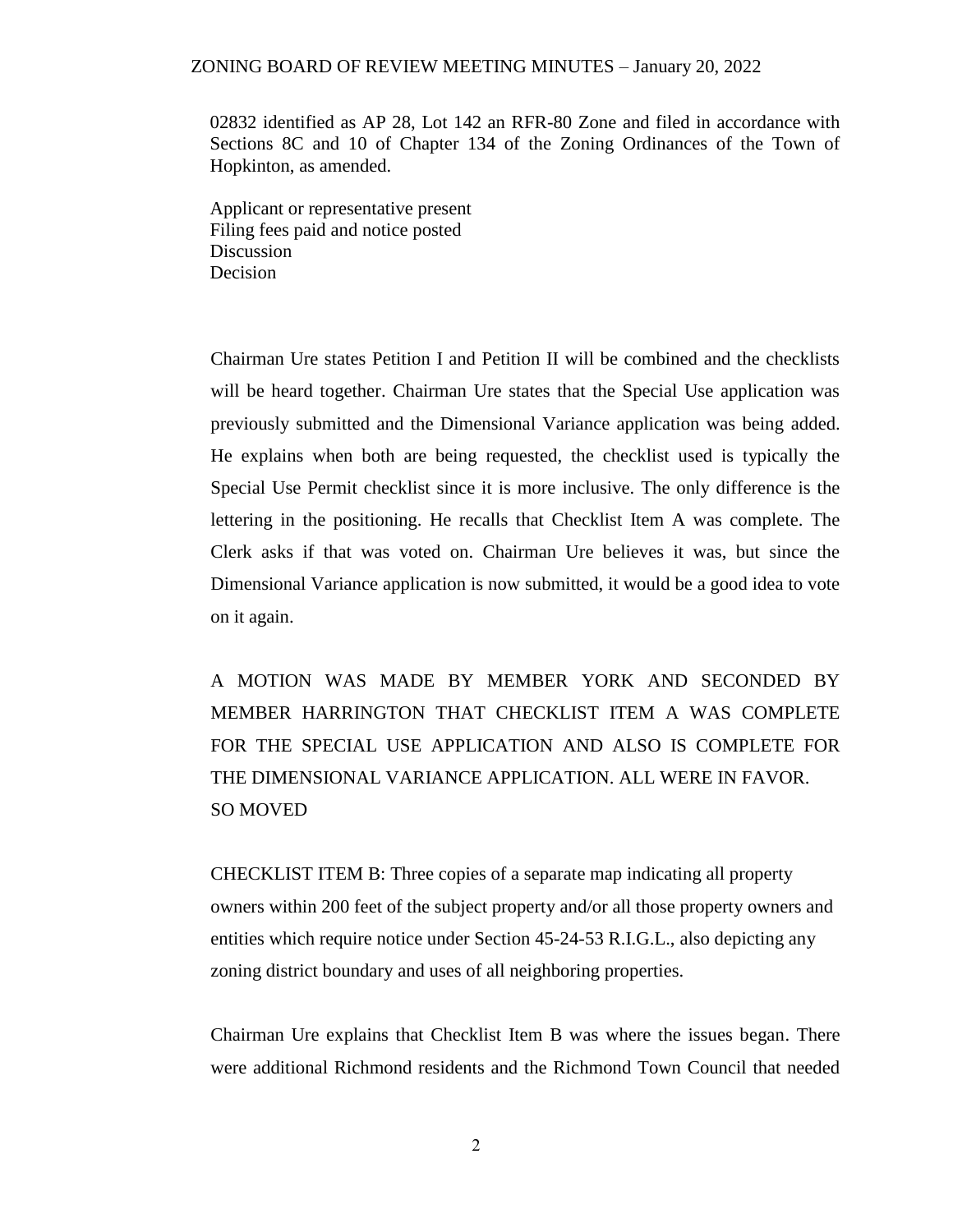to be notified. Chairman Ure says that he provided an abutter list for Richmond, which included more residents than he was required to and notified each of them.

There was discussion amongst the Chairman Ure and Alternate Heil in regards to when members would be required to continue to sit as the board.

Chairman Ure and Member York go over the Richmond abutter map to make sure all required abutters are included on the map. The green cards that were submitted to the Board were not all inclusive. The applicant provided the receipt showing each green card that was mailed, but the receipt did not include addresses of where the certified letters were sent. The receipt, however, did include tracking numbers. A question was raised if this would be sufficient proof of mailing of the certified letter. Mr. Vaage explains that it would be sufficient as proof that an attempt to mail the letter was made. Chairman Ure states that the receipt shows fourteen letters were mailed, which was over the seven which were required to be notified. Chairman Ure explains that he feels this is sufficient proof.

A MOTION WAS MADE BY MEMBER YORK AND SECONDED BY MEMBER HARRINGTON THAT CHECKLIST ITEM B WAS COMPLETE. ALL WERE IN FAVOR. SO MOVED

CHECKLIST ITEM C: A soil erosion and stormwater control plan with supporting calculations based on standards approved by the USDA Soil Conservation Service and in conformity with the R.I. Erosion and Sediment Control Handbook.

There was discussion amongst the board as to what was voted as complete at the last meeting.

The Board discusses the maps submitted and the differences between the maps. There are further discussions in regards to the wetlands on site and the required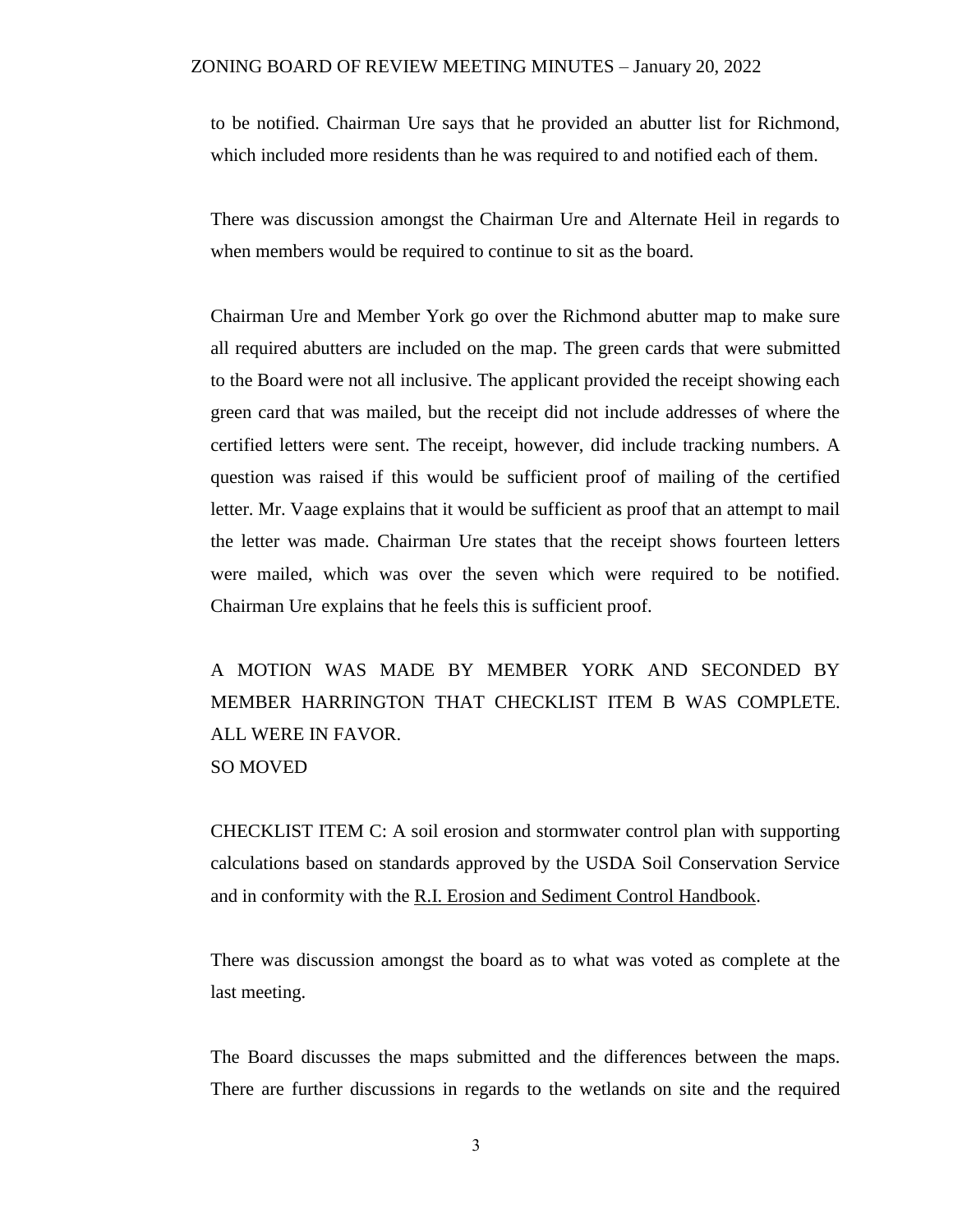buffer. The Chairman explains that the checklist requires a letter from a biologist stating there are no freshwater wetlands, but in this case, that wouldn't apply. He states that the Board went forward to request that the wetlands on site be delineated. Member Harrington states it is more important to verify if there are any applicable permits required based on the wetlands that are on site. Chairman Ure reads the notation on the submitted map suggesting there's no required buffer with the wetlands on the parcel. Member Harrington states there is a 200 foot jurisdictional setback required. Chairman Ure explains the proposed containers are outside of the perimeter. Member Harrington suggests that the Board request something from a biologist certifying a permit is not necessary based on the flagging that has been done and the proposed location of the containers. He explains that if they received a certification from a biologist, it would cover the intent of the ordinance and that it could apply to the soil erosion plan.

Member Baruti states the discussion in regards to the biologist letter is one of his biggest concerns about the application and could not vote for a waiver of the checklist item. He would suggest requiring supporting documentation from the applicant's engineer stating an exemption to the setback requirement because of the size of the lot. Member Harrington clarifies that it wouldn't be an exemption because of the size of the lot, but the buffer would not be required because of the area of the wetlands. Member Baruti says that if a buffer is not required, then there would be no issue with any DEM regulations and that the applicant should bring in documentation proving a buffer is not required. Member Sposato agrees with Member Baruti. Member Baruti suggests they continue on with the checklist to make sure the other items are complete. Member Harrington states the letter should be relatively straightforward to get since the applicant has already retained a biologist. Member Baruti agrees and states that the biologist should have prepared a letter since he should have known what the Board requires to have for evidence.

Alternate Member Heil states that he found documentation that stated the following: Swamps must be three acres in size to be regulated, a pond must be  $\frac{1}{4}$ acre in size and full of water for more than six months, marshes must be one acre or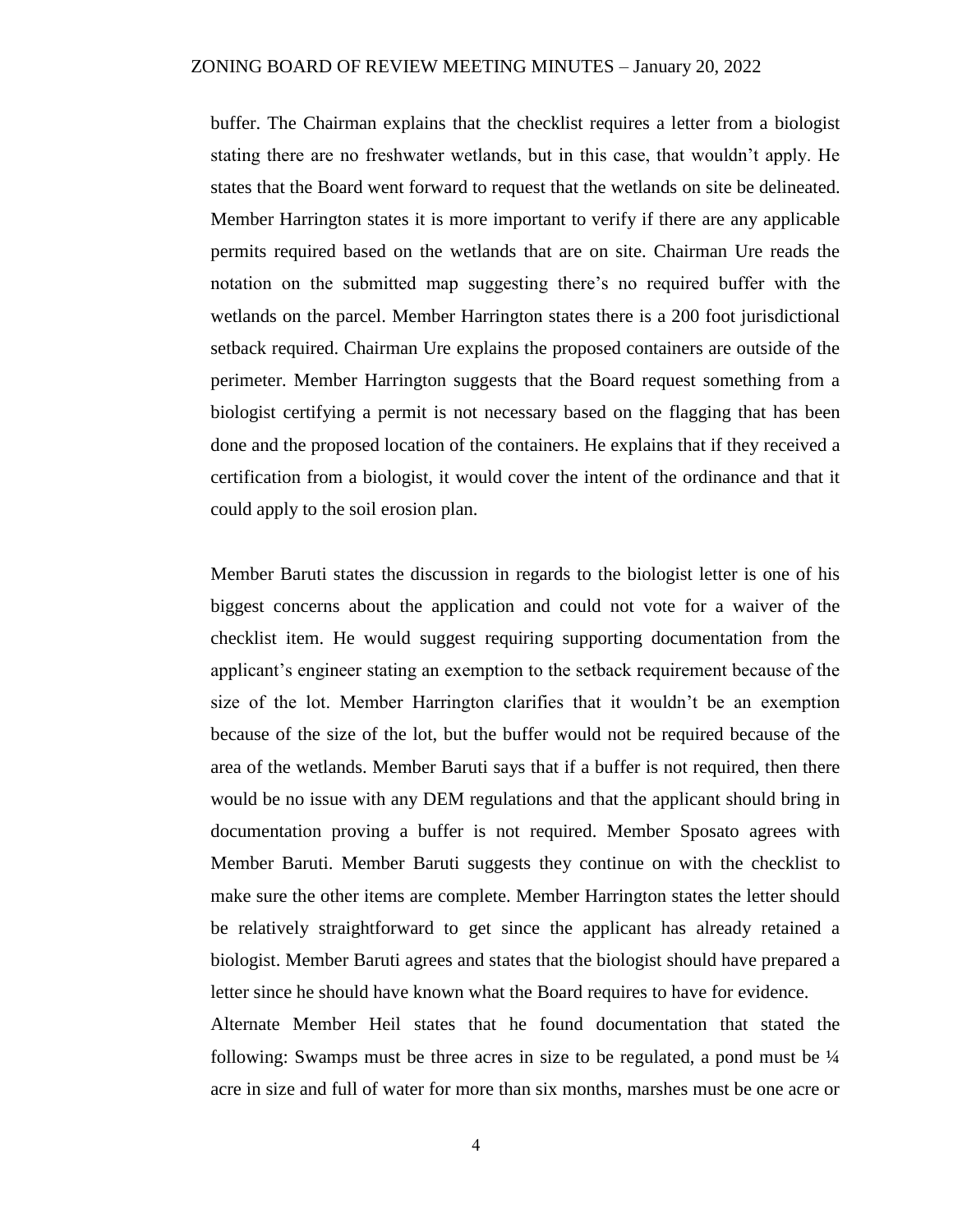greater, and bogs can be any size. He isn't sure what the wetlands on the property are considered, but this is a Frequently Asked Question document found on the R.I. DEM website. Chairman Ure states the biologist company states it is a forested wetland less than three acres, so it doesn't fall under the same setback requirements as the others because it's smaller. Member Harrington states that none of the Board members are biologists and are unable to make a determination and, therefore, the applicant should get a letter. Chairman Ure agrees that the Board should defer to an expert's opinion on the matter.

Member Harrington states the soil erosion requirement goes hand in hand with the biologist letter and that the letter can satisfy both checklist items. Member York questions if it is required since there is no disturbance of the soil. Member Baruti also asks if the container is considered temporary since no construction will take place. Member Harrington clarifies that even if the structure is temporary, if a wetlands permit is required, the drainage and pervious area will also be accounted for. Member Sposato states that the Board is unsure of the wetlands until a biologist proves which wetlands are on the property.

Mr. Bryant, the applicant, states that when the river floods, the water comes over and he gets the overflow that is trapped. He explains that depending on the year, sometimes he gets no water at all. Chairman Ure states that the Board understands, but they need an expert to confirm. Mr. Bryant states it would be called a seasonal wetland. Chairman Ure disagrees and states that the biologist firm, Ecotones, is calling it forested wetlands and not seasonal wetlands. He continues to say that it's not up to the Board to decide and that an expert must supply their determination of the wetland. Currently, Checklist Items C and D cannot be completed. Chairman Ure details that the letter from a biologist that the applicant submits must state what kind of wetlands are on site and that no DEM permits are required based on the wetlands on site and the activity proposed.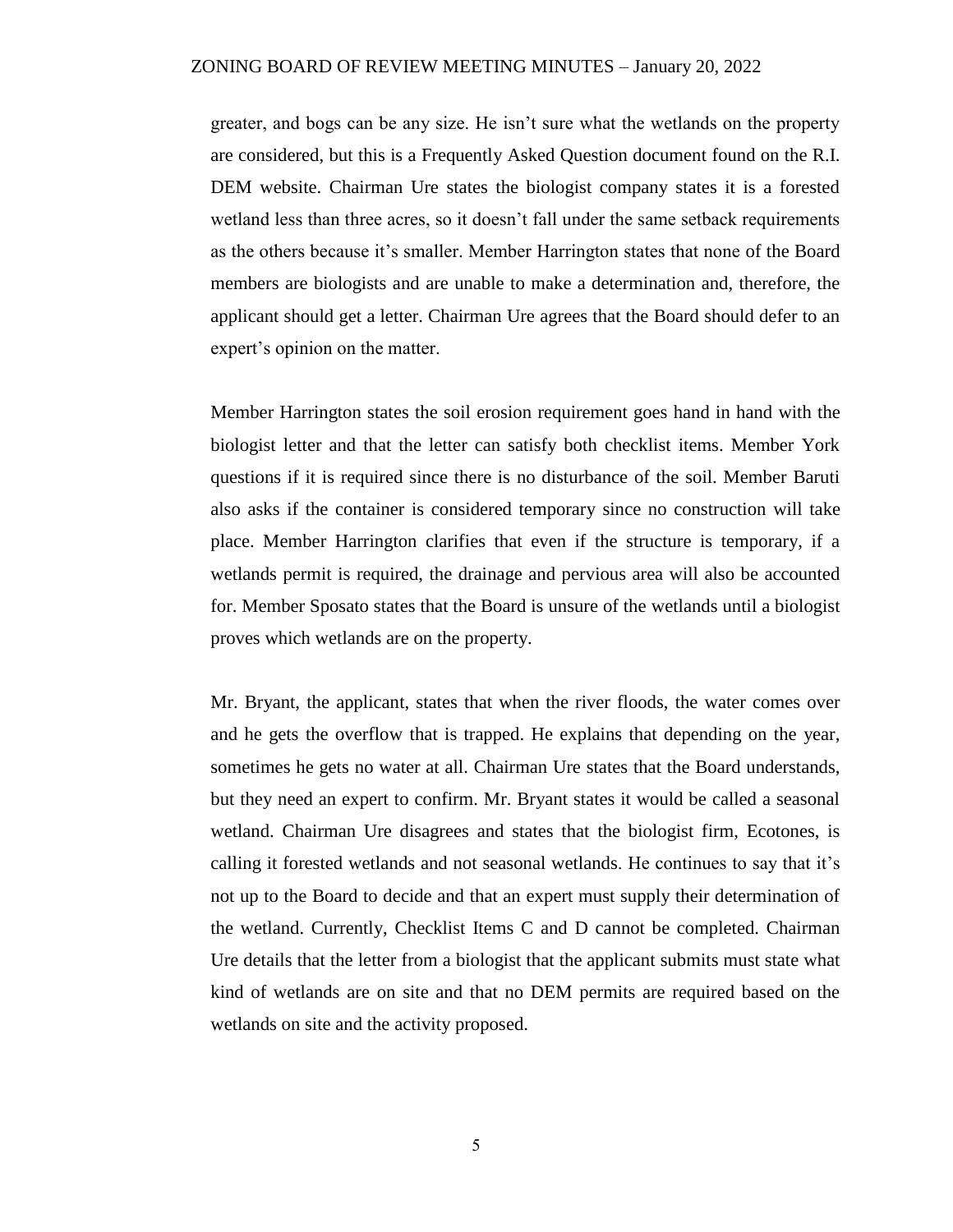CHECKLIST ITEM E: Location of existing septic system. Where construction requires approval by R.I. DEM – Division of Land Resources for an ISDS (individual sewage disposal system) or change of use permit for the proposed activity, attach a copy to the application.

Member York states the applicant requested a waiver for this checklist item. Chairman Ure states the septic has been marked on the plan that was submitted. Member Harrington states he's just adding a couple of storage containers. Chairman Ure agrees and says that no new construction is being proposed and that the applicant has met the requirement.

A MOTION WAS MADE BY MEMBER BARUTI AND SECONDED BY MEMBER SPOSATO TO APPROVE THE REQUESTED WAIVER FOR CHECKLIST ITEM E. ALL WERE IN FAVOR. SO MOVED

There was discussion amongst the Board if the applicant should amend the application to request a waiver for Checklist Item E. Chairman Ure states that the application provides the location of the septic system, but it wasn't required, so he doesn't think it matters. Mr. Vaage states that if the applicant provided the location of the septic and the Board finds it satisfactory, they should accept it as complete.

A MOTION WAS MADE BY MEMBER BARUTI AND SECONDED BY MEMBER SPOSATO TO MODIFY THE PREVIOUS WAIVER REQUEST FOR CHECKLIST ITEM E. ALL WERE IN FAVOR. SO MOVED

A MOTION WAS MADE BY MEMBER BARUTI AND SECONDED BY MEMBER SPOSATO THAT THE APPLICANT HAS SATISFIED THE REQUIREMENT FOR CHECKLIST ITEM E IN THAT HE IDENTIFIED THE LOCATION OF THE SEPTIC SYSTEM, THE APPLICATION DOES NOT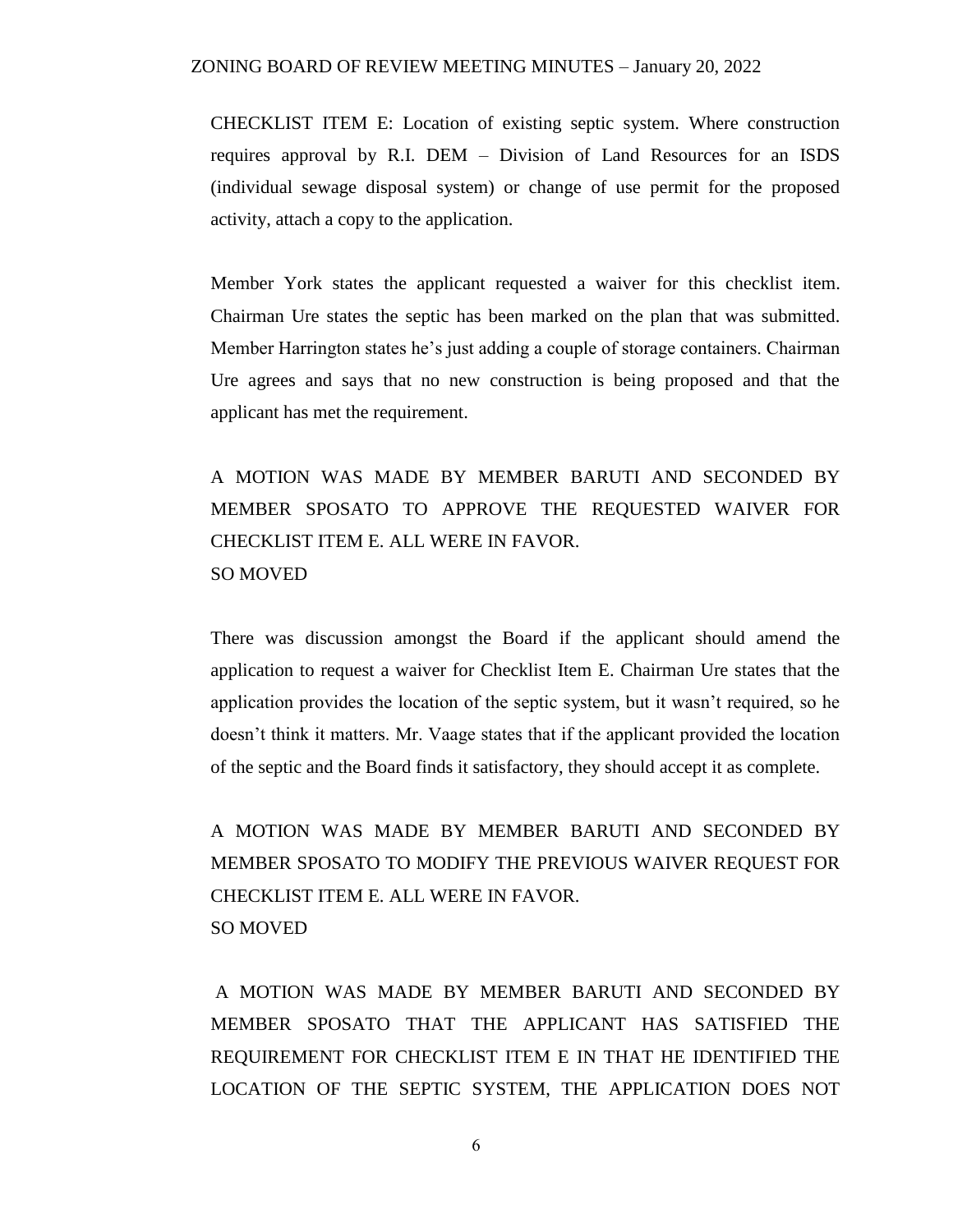# CONTEMPLATE CONSTRUCTION AND THEREFORE, R.I. DEM APPROVAL IS NOT REQUIRED. ALL WERE IN FAVOR. SO MOVED

CHECKLIST ITEM F: Traffic Study addressing the potential impacts of the proposed activity.

Member York explains the applicant has requested a waiver for Checklist Item F.

# A MOTION WAS MADE BY MEMBER SPOSATO AND SECONDED BY MEMBER YORK TO APPROVE THE REQUESTED WAIVER FOR CHECKLIST ITEM F.

Member Harrington asks the applicant if there would be any increase in customer traffic because of the containers. The applicant states he had two customers today. Member Baruti asks how long he has been in business at that location. Mr. Bryant answers five years. Member Baruti asks if there have any accidents caused by his business. Mr. Bryant explains the only accidents have been caused by the little league fields or the sun in the eyes of drivers, which usually results in a driver rearending another driver. Member Baruti asks to clarify if any accidents have been caused by his business. Mr. Bryant says no. Member Baruti asks if he is open all year round. Mr. Bryant states he is on call during this time of year, but that he is available.

Member Harrington states the applicant is available year round and in five years, there have been no traffic problems. Chairman Ure agrees, saying he doesn't think a traffic study is required since the clientele is not increasing because of the proposed containers. Chairman Ure asks the applicant if he gets deliveries. Mr. Bryant explains that he goes to get everything. Chairman Ure states the trailer that will be seasonal was previously parked in an awkward spot. Member Sposato explains that a traffic study wouldn't address that issue. Member Harrington states that it might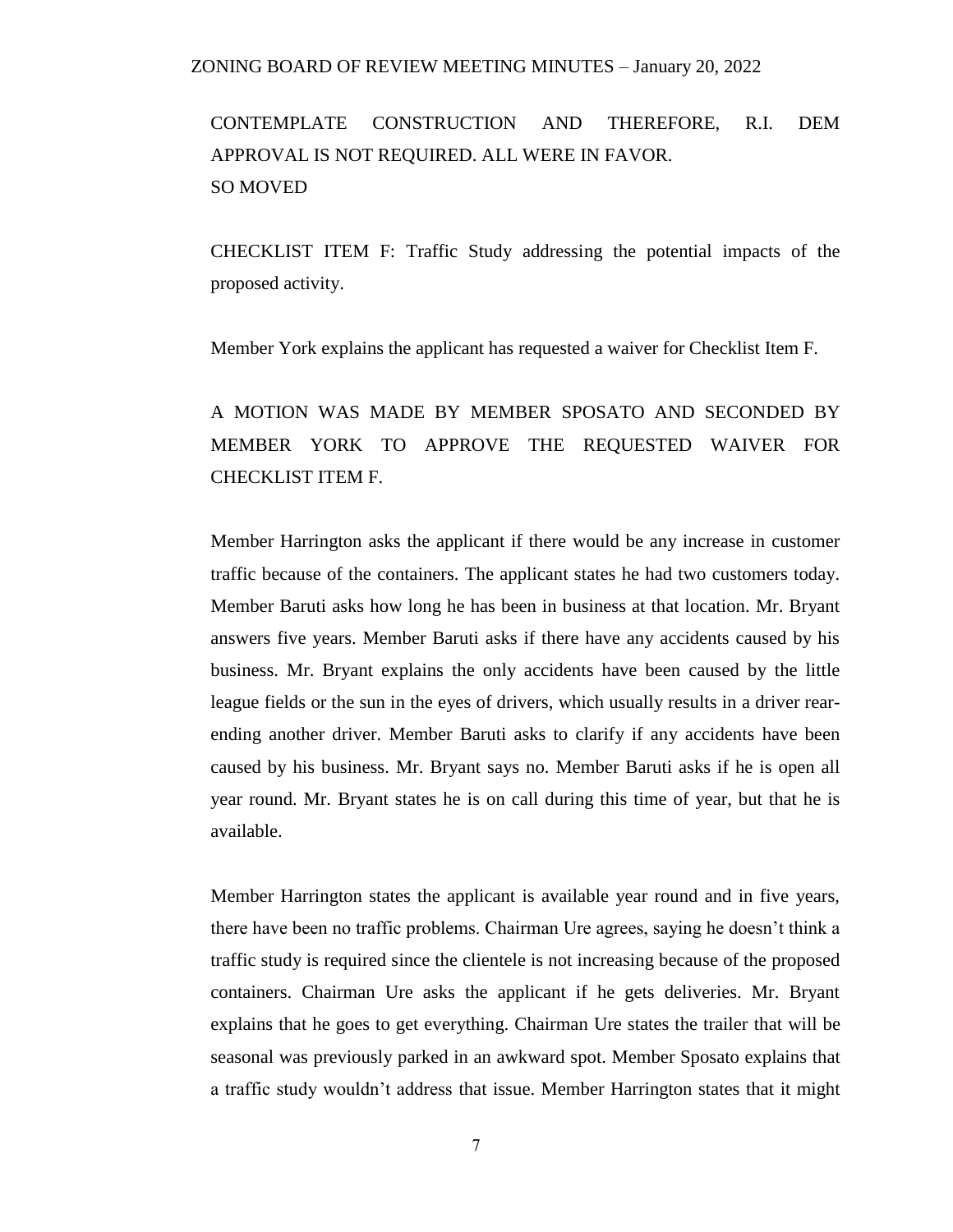deal with sight distances. Chairman Ure explains that where it was located before could have sight line issues since it ran parallel to the road. Member Sposato explains the Board could add a condition of the location of the trailer, assuming approval of the application. He continues saying the issue wouldn't be addressed by a traffic study.

Mr. Vaage explains that the special use permit requires that the location on the premises where the activity takes place has to be established. Member Baruti states it's shown on the plan. Chairman Ure disagrees and states the box trailer is not on the submitted plan. Member York states the structure isn't permanent.

Chairman Ure explains his hesitation is the sight line issue for people pulling out of the parcel with the container placed in the previous location. He admits a traffic study may not address the issue.

Member Harrington asks the applicant how long the box trailer has been on site. Mr. Bryant explains it's on and off since he started the business, but that he pulled it off last year.

Chairman Ure explains the box trailer is mobile and not on the plan. He explains that they can ask for a specific location of the box trailer when the Board opens the hearing. Mr. Bryant admits he may not bring in the box trailer. Chairman Ure explains he's fine with waiving the traffic study.

## ALL WERE IN FAVOR. SO MOVED

CHECKLIST ITEM G: On a separate site plan, indicate existing and proposed topography at two (2) foot intervals.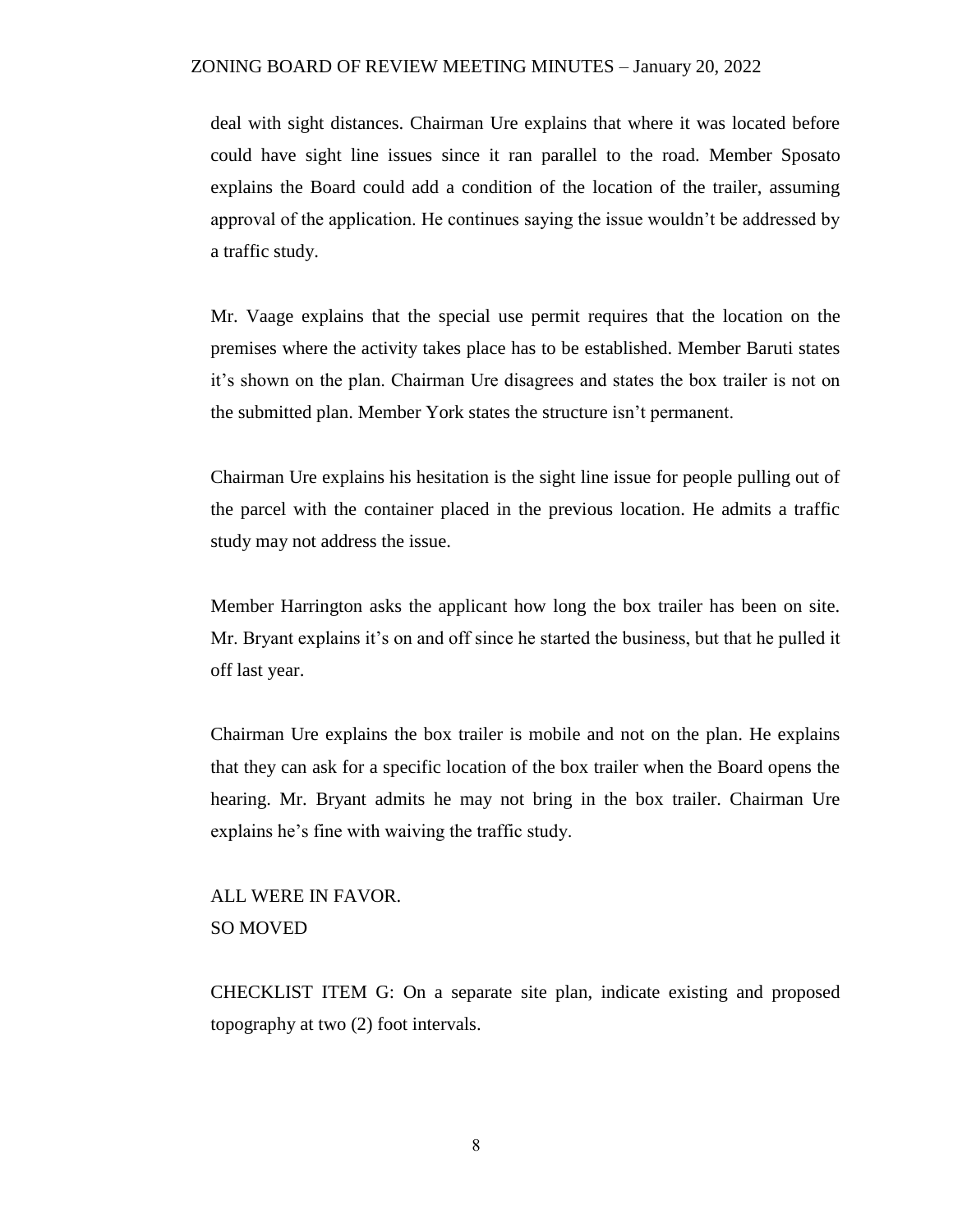Member York explains the applicant requested a waiver. Chairman Ure states the applicant doesn't need a waiver granted.

A MOTION WAS MADE BY MEMBER YORK TO WAIVE CHECKLIST ITEM G.

Member York rescinded his motion.

A MOTION WAS MADE BY MEMBER YORK AND SECONDED BY MEMBER BARUTI THAT CHECKLIST ITEM G HAS BEEN SATISFIED. ALL WERE IN FAVOR. SO MOVED

CHECKLIST ITEM H: Provide evidence that the proposed water supply has sufficient supply to support the proposed activity and is drinking water quality.

Chairman Ure says the well is shown on the plans. Member Harrington asks the applicant if he is on town water. Mr. Bryant says he isn't. Chairman Ure states the well is on the plan. Member Baruti says the proposed use is not increasing the use of water. Chairman Ure states the applicant has requested a waiver.

A MOTION WAS MADE BY MEMBER BARUTI AND SECONDED BY MEMBER HARRINGTON TO APPROVE THE WAIVER REQUESTED FOR CHECKLIST ITEM H. ALL WERE IN FAVOR. SO MOVED

Chairman Ure explains to the applicant that the remaining open items are Checklist Items C and D and the Board cannot approve the checklist without a letter from a biologist confirming no permits are required.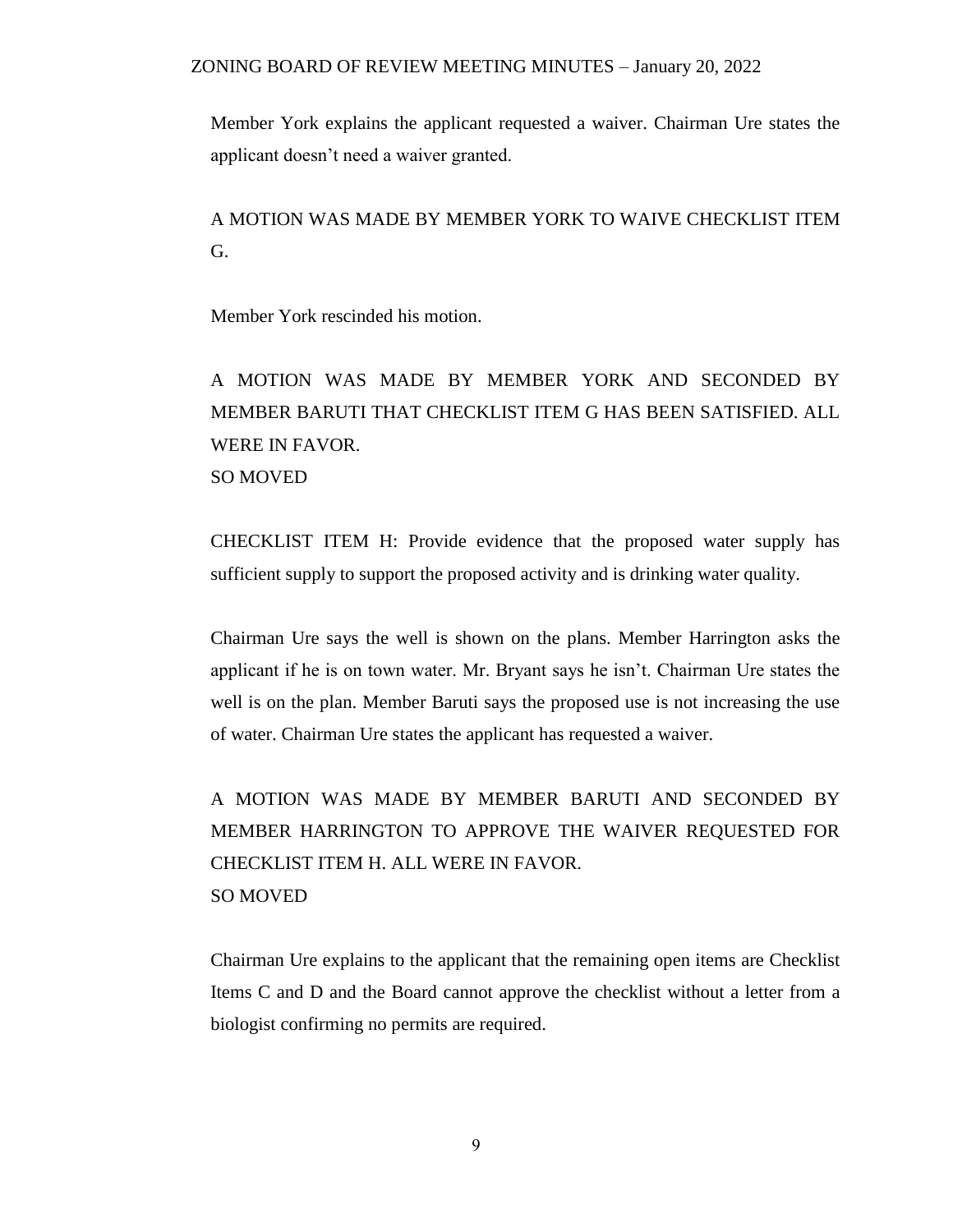# A MOTION WAS MADE BY MEMBER YORK AND SECONDED BY MEMBER SPOSATO TO CONTINUE THE APPLICATION TO THE ZONING BOARD OF REVIEW MEETING ON FEBRUARY 17, 2022.

Member Baruti encourages the applicant to follow up on the missing green cards. Chairman Ure states some of the recipients might be seasonal and therefore, may not check their mail regularly. Mr. Bryant asks for clarification in regards to the letter required. Chairman Ure states the letter must be from a biologist and not his engineer. Chairman Ure clarifies the letter has to be specific in that the R.I. DEM does not require any permitting based on the proposed activity.

Member Baruti explains to the applicant it might be wise to have the engineer revise the submitted map to include the location of the proposed trailer. He states that he would hesitate to vote to approve the application if the location of the trailer would make the Board lean toward having a traffic study completed. Chairman Ure explains that the Board must consider anything that is proposed. If the applicant wishes to rescind the trailer, the application must be amended to reflect the absence of said trailer.

Alternate Member Heil asks for clarification in regards to the traffic study. He asks if the Board has already waived the requirement for a traffic study, would the Board have the ability to ask for items that have previously been waived? Member Sposato explains the Board is not asking for anything in relation to the traffic study. Chairman Ure goes on the say the application checklist hasn't been approved. If an error or deficiency is found, the Board has the ability to correct it and hold another vote on the issue. Mr. Vaage explains that if information is found that changes the Board's analysis of the application, the Board has the authority and is required to address the issue. Chairman Ure agrees and states that the Board has the ability to place conditions on the approval. Member Sposato imagines that the application couldn't be denied over a traffic issue because the traffic study was waived, but that's not what the Board is discussing. Chairman Ure agrees and states the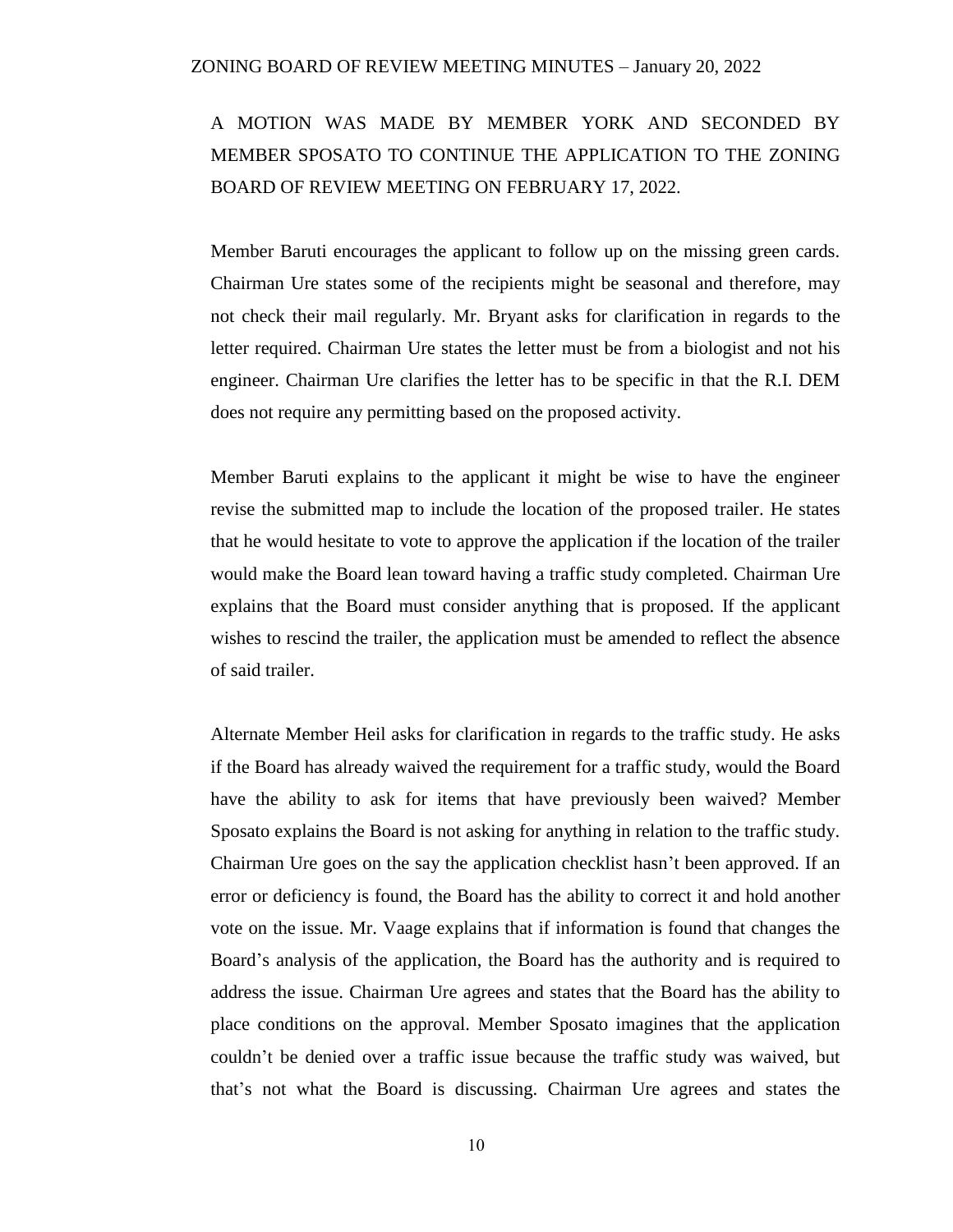placement of the container is the issue. Member Harrington states the issue goes back to the site plan and is not related to a traffic study. Member Sposato agrees and states that the Board can adjust the location and make it part of a condition of approval.

ALL WERE IN FAVOR. SO MOVED

A MOTION WAS MADE BY MEMBER YORK TO ACCEPT THE MINUTES FOR THE NOVEMBER 18, 2021 MEETING AND THE DECEMBER 16, 2021 MEETING.

The Board discusses the members sitting as the Board for each meeting.

Member York rescinded his motion.

A MOTION WAS MADE BY MEMBER YORK AND SECONDED BY MEMBER SPOSATO TO APPROVE THE MINUTES FOR THE NOVEMBER 18, 2021 MEETING. BOARD MEMBERS AT THE MEETING WERE CHAIRMAN URE, MEMBER YORK, MEMBER BARUTI, MEMBER SPOSATO, AND ALTERNATE MEMBER HEIL. THOSE MEMBERS WERE IN FAVOR. MEMBER HARRINGTON ABSTAINED. SO MOVED.

A MOTION WAS MADE BY MEMBER SPOSATO TO APPROVE THE MINUTES OF THE DECEMBER 16, 2021 MEETING.

Member Baruti discusses how and why the meeting was cancelled at the start of the December meeting. He asks for clarification as to how people could show up to a meeting and have it be cancelled before it began. Chairman Ure explains Member York notified the Chairman of his absence and Alternate Member Heil notified the